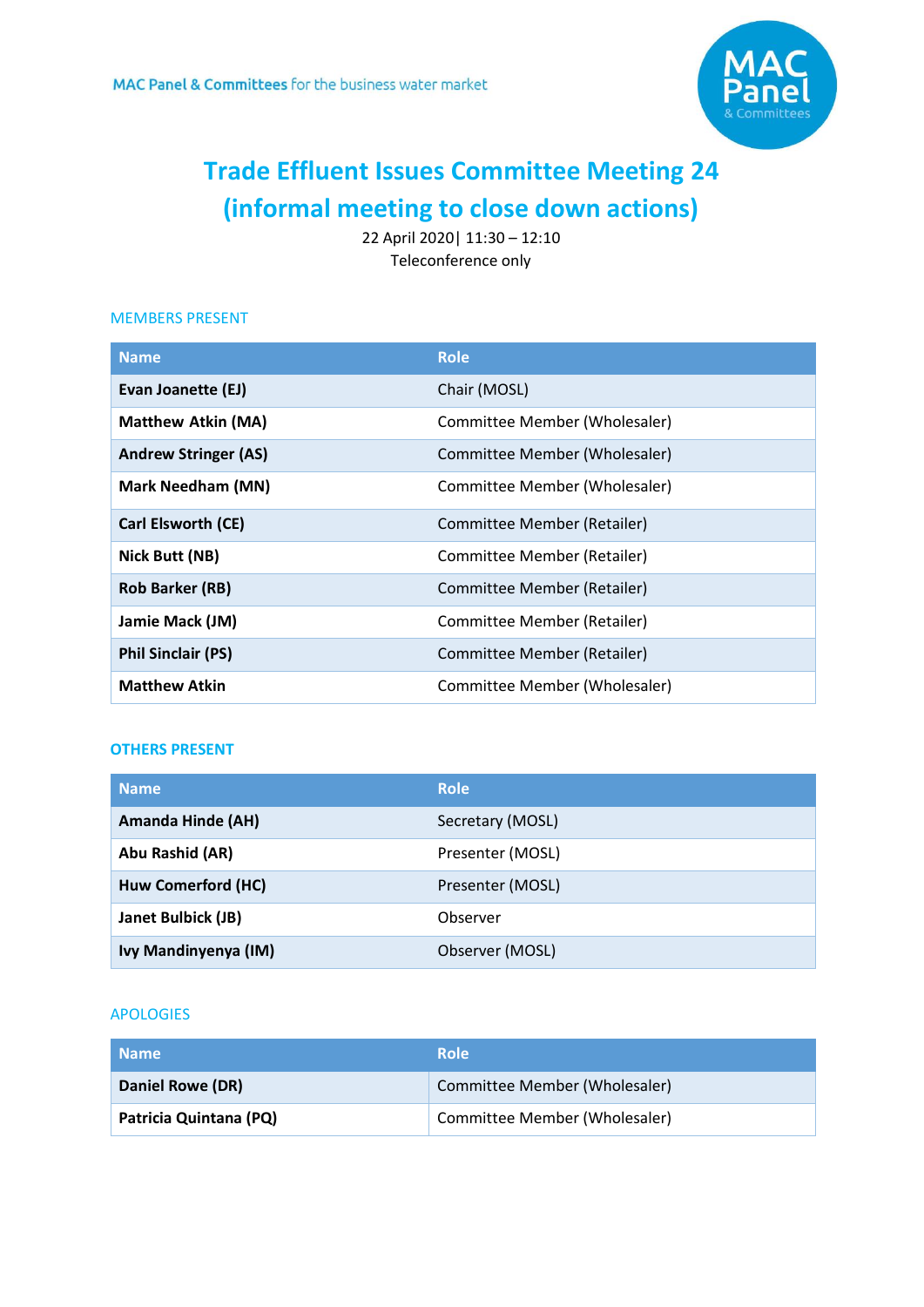

## 1.Welcome and Introductions

### **PUPRPOSE: FOR INFORMATION**

- <span id="page-1-0"></span>1.1 The Chair welcomed members to the informal meeting of the Trade Effluent Issues Committee (TEIC).
- 1.2 This Chair explained that this was not a formal meeting, but an informal one to set out post-TEIC roles/responsibilities and close down outstanding actions.
- 1.3 The Committee noted apologies for members not present.

# 2. [Minutes and Outstanding Actions](#page-1-0)

### **PURPOSE: FOR DECISION ACTIONS**

- 2.1 The Committee approved the TEIC 23 minutes with no changes.
- 2.2 The Committee agreed to close TEIC 22 01 for Southern Water to pick up with Evan directly.
- 2.3 The Committee agreed to close TEIC 22\_08 and TEIC 23\_12 for the Proposers to liaise with MOSL directly.
- 2.4 The Committee agreed to close TEIC23\_13 for MOSL to work directly with the Proposers to progress the Change Proposal.
- 2.5 The Committee agreed to close TEIC23\_01, TEIC23\_03, TEIC23\_04. The Committee agreed to publish the current version of the Miscellaneous Guidance, and retain the option to provide updates through version control. Members also agreed to remove Section 5 of the Miscellaneous Guidance in the first publication. AS agreed to be the contact point for future reviews of Miscellaneous Guidance.
- 2.6 The Committee agreed to close TEIC23\_02. AR explained that the text comment field for Calculated Discharges (CD) could be added to the low volume interface (LVI) of CMOS through a Non-Code Change (NCC) process, and suggested that it would be beneficial to have a predefined list of options. The Committee agreed that having visibility of the text comment field in Calculated Discharges would help to provide clarity amongst Trading Parties on what are the types of CD. The Committee agreed to include this item as a watching brief in the Committee Report and for MOSL to raise it as a NCC.
- 2.7 Whilst noting that being able to generate reports of the text comment field for Calculated Discharges (CD) would also be useful, the Committee acknowledged that this involved a Code change and that it could be revisited on a need-to basis in future.
- 2.8 RB agreed to be the contact point for TEIC23 02.
- 2.9 The Committee agreed to close TEIC23 05 and TEIC 23 06 in its current version. The Chair stated that MOSL will issue a communications release when the guidance documents had been published.
- 2.10 The Committee agreed to close TEIC 23\_07, TEIC23\_08, TEIC23\_09 and TEIC23\_11. HC will circulate CPW085 DRR to members for feedback.
- 2.11 The Committee agreed to close TEIC23\_10. HC will arrange a call with PQ, RB and AR.